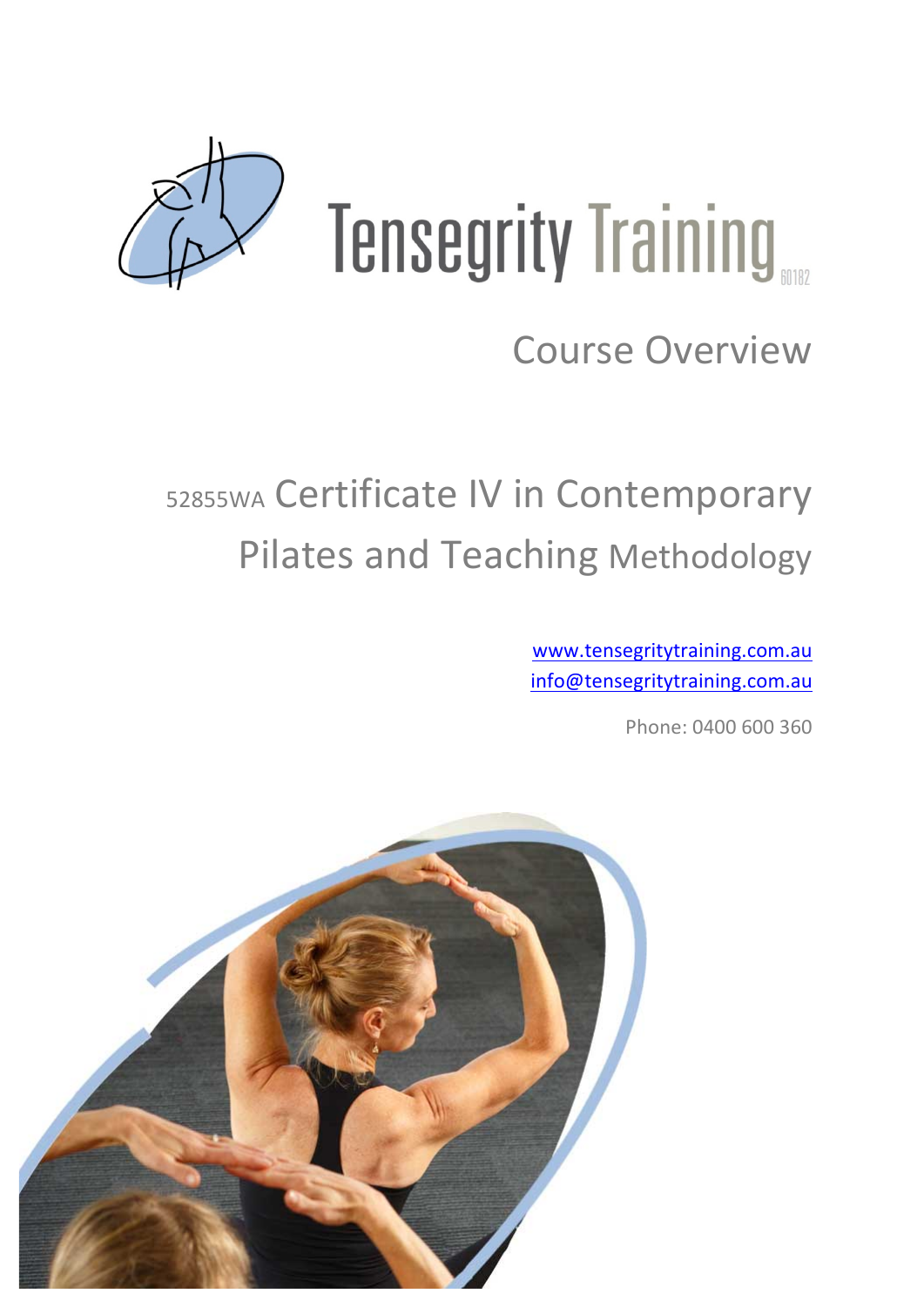

# General Course Information

#### *The 52855WA*

*Certificate IV in Contemporary Pilates and Teaching Methodology covers* the essential skills and knowledge for executing and instructing Pre-Pilates and Pilates Traditional Matwork exercises and programs in a safe, effective and contemporary manner applying sound knowledge of the philosophical and mechanical Pilates principles, fundamental anatomy and biomechanics, as well as specific teaching methodology.

On successful completion of the *52855WA Certificate IV in Contemporary Pilates and Teaching Methodology* you will be able to demonstrate a range of well-developed skills applicable in health and fitness settings.

Work at this level may be undertaken independently or under guidance and/or supervision.

#### Pre-requisites:

This is an entry-level course and there are no pre-requisites for the 52855WA Certificate *IV in Contemporary Pilates and Teaching Methodology* course. Ideally, your body should be fit and healthy and capable of reaching a highly competent level with the Pilates repertoire.

A minimum of 30 hours Pilates experience.

#### Entry Requirements:

Language, literacy and numeracy skills sufficient to understand anatomy terms, physiology terms, pathology terms and be able to communicate with other Allied Health professionals. 

Learners must be physically able to undertake a range of Pilates exercise. A medical practitioner's certificate may be required at the discretion of the RTO.

It is recommended that the learner obtain a basic first aid qualification such as HLTAID003 Provide first aid or its successor unit.

## Units of Competency:

The units of competency for the 52855WA Certificate *IV in Contemporary Pilates and*  **Teaching Methodology have been specially** written to meet industry requirements for Pilates Matwork Instructors. The Units within the course are listed below:

| CPLMAT401                 | Apply anatomy and physiology to<br>movement                   |  |
|---------------------------|---------------------------------------------------------------|--|
| CPLMAT402                 | Teach foundation and basic Pre-<br>Pilates matwork repertoire |  |
| CPLMAT405                 | Teach active dynamic pelvic floor<br>training                 |  |
| CPLMAT406                 | <b>Teach traditional Pilates matwork</b><br>repertoire        |  |
| CPLMAT403                 | Conduct Pilates postural assessment                           |  |
| CPLMAT404                 | Conduct movement analysis for<br>Pilates programming          |  |
| CPLMAT407                 | Design functional Pilates<br>choreography                     |  |
| CPLMAT408                 | Implement tactile and kinaesthetic<br>instructions            |  |
| CPLMAR401                 | Manage and promote a Pilates<br><b>business</b>               |  |
| Electives – choose 1 from |                                                               |  |
| below                     |                                                               |  |
| PILEQU501                 | <b>Teach Balls repertoire</b>                                 |  |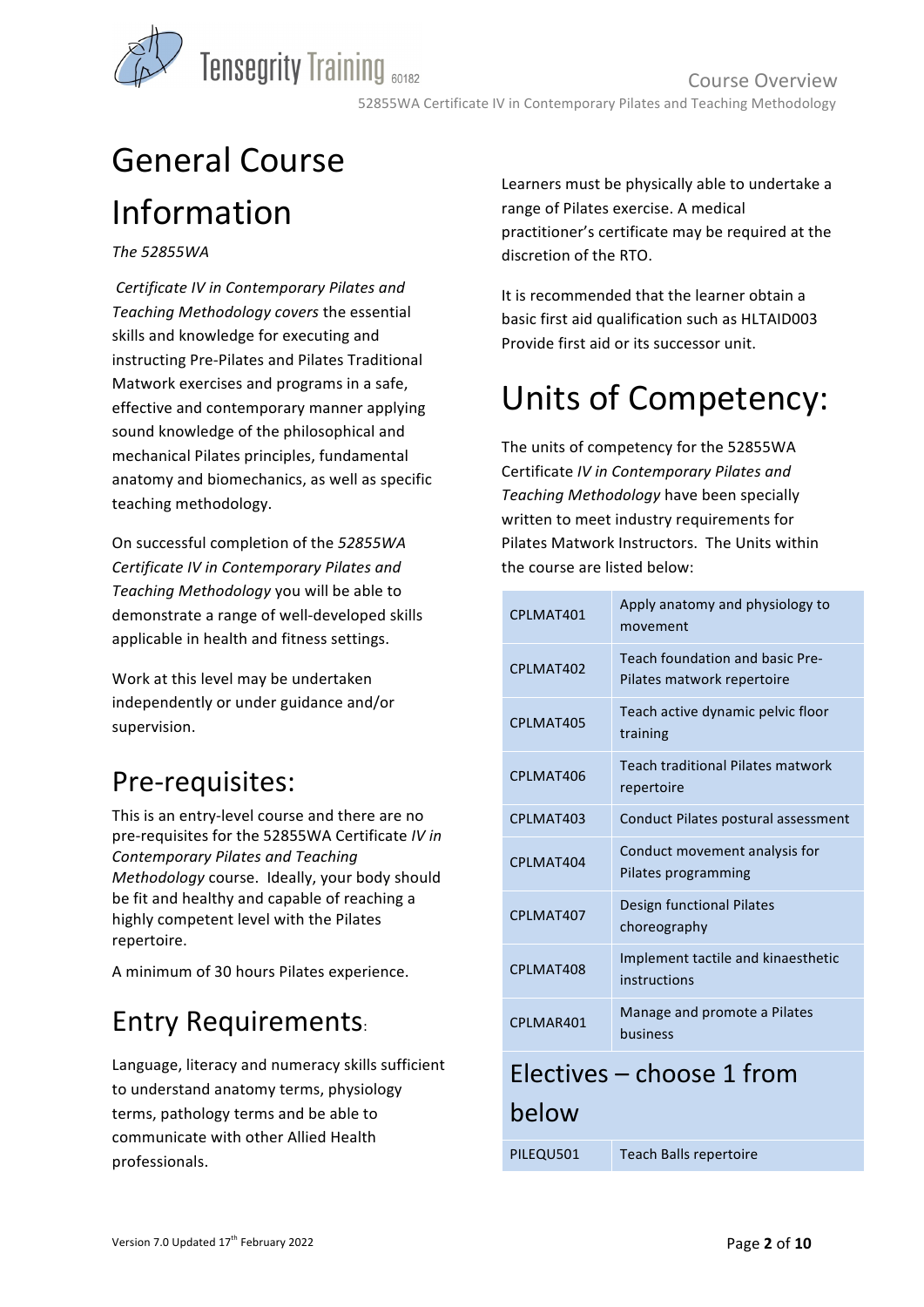**Tensegrity Training 60182** 

Course Overview 52855WA Certificate IV in Contemporary Pilates and Teaching Methodology

PILBAR401

Teach Pilates barre functional movement

#### Career Pathways:

Completion of the 52855WA Certificate IV in Contemporary Pilates and Teaching Methodology satisfies the entry requirements of the 10596NAT Diploma of Contemporary Pilates and Teaching Methodology

## **Target Group:**

This course is suited to students wanting to pursue a part-time or full time career as a Pilates Matwork Instructor: either within an existing Pilates Studio, work as part of an allied health team or to work independently.

## Delivery Mode:

**Online** (135 hrs) – the anatomy and physiology knowledge unit of competency and the topics; History of Pilates and WHS are undertaken on line. Assessments and homework for all other units are completed online and included in the online hours total. Login for Tensegrity Training Learning Management System will be provided once the enrolment is completed and the deposit & non-refundable enrolment fee of  $$200$  is paid.

**Classroom Delivery** (81 hours) – includes formal lectures and workshops covering Pilates theory, practical instruction of the Pilates exercises and 20 hours student clinics.

Delivered over approximately 18 weeks with mandatory attendance at 5 the designated workshops, covering the theory and science of Pilates, practical instruction of Pilates repertoire exercises, teaching methodology and programming for Pilates Matwork Instructors.

**Self-Study** (approx 380 hours) – 6 to 10 hours per week self-study of the theory and science of Pilates, including practical and written assessments set weekly by the course provider over the duration of the course. This includes set assessment tasks, selected readings, research and participation in study groups & student clinics.

**Observation Hours** (20 hours) – involves observing instructors teaching in 2-3 different studios and writing it up as a report in preparation for starting clinical practice

**Clinical Practice** (50 hours) - which involves 50 hours work experience in one or more Pilates studios involving general administration duties and Pilates instruction enabling the consolidation of theoretical knowledge and practical skills.

**Personal Exercise Practice** (50 hours) – includes a minimum of 38 hours participation in Pilates sessions taught by an accredited Pilates Instructor and signed off by that instructor; and 12 hours personal practice of Pilates exercises as set by the course provider on a weekly basis (1hr per week). These hours must be recorded in students' personal exercise journal.

Costs associated with undertaking these Personal Practice sessions will be in addition to the cost of your course fees.

## Scheduling:

Workshops are conducted approximately one month apart for the duration of the course. Scheduling may vary at the discretion of the Course Provider. Contact your Course Provider for specific workshop dates.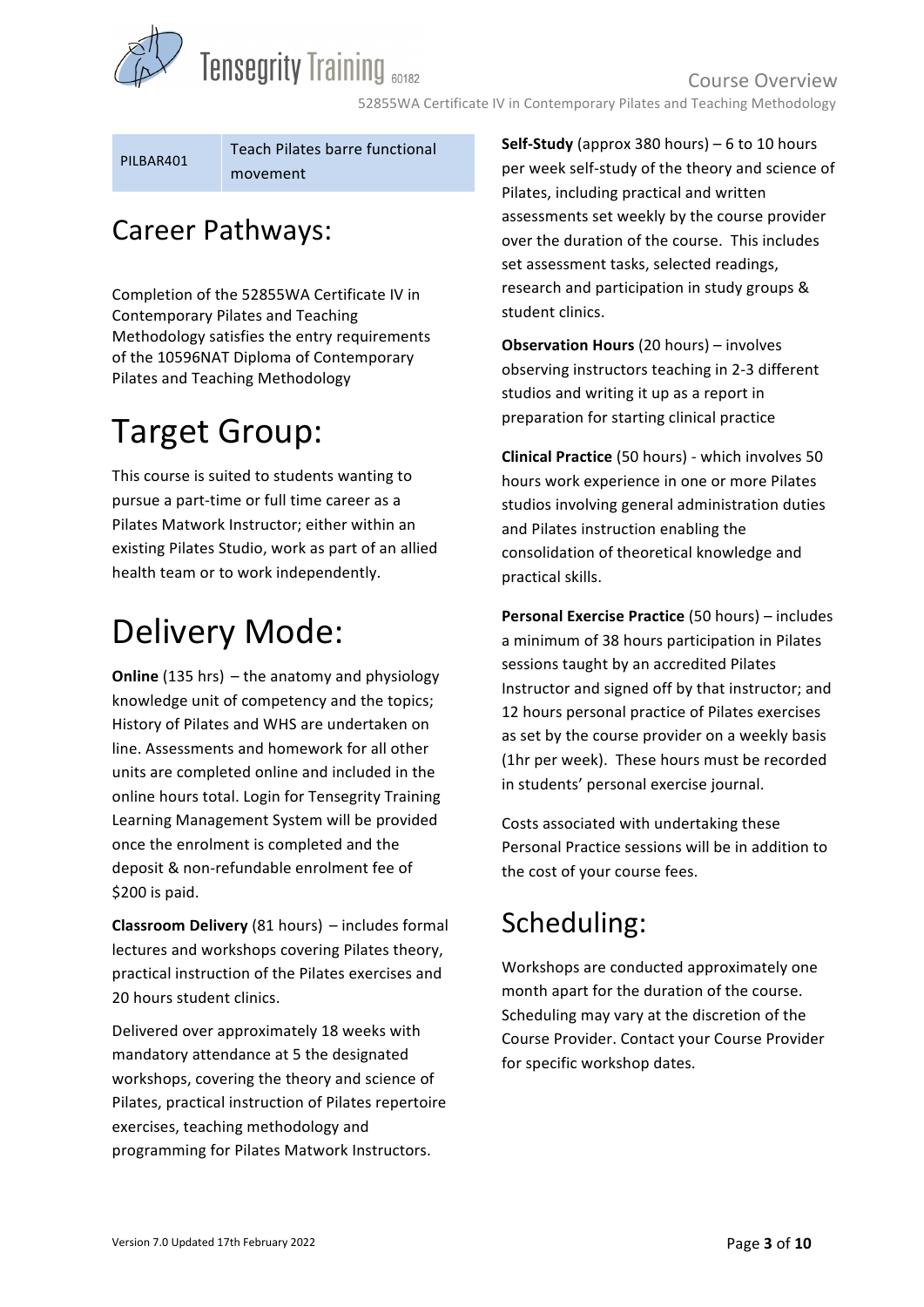**Tensegrity Training 60182** 

## Assessment:

Assessment involves gathering evidence of competency through a combination of formative assessment (during the learning process) and summative assessment (which occurs at the end of the learning process).

#### Evidence of the following must be presented:

- The ability to perform the Pre-Pilates and Traditional Pilates exercise repertoire using small equipment where required
- Knowledge of anatomy and physiology at a level appropriate to the work of a Pilates Matwork or Pilates Barre Instructor
- The ability to design and teach Pilates Matwork and or Barre classes to individuals and classes following the Tensegrity System of Pilates Instruction
- Completing 50 hrs of Personal Practice
- Completing 50 hrs of supervised clinical practice

#### **Assessment methods include:**

- Online Quizzes
- Undertaking client health assessments simulated or under supervised clinical practice time
- Case studies
- Providing feedback during peer activities
- Pilates Session design
- Personal Practice  $-$  log book
- Supervised Clinical Practice log book
- Demonstration of Pre-Pilates and Traditional Pilates repertoire with use of small equipment
- Teaching Pre-Pilates and Traditional Pilates Matwork classes (simulated activities within the learning environment and involves training with peers)

**Reasonable adjustment:**

Reasonable adjustments to the assessment methodology may be made on a case-by-case basis.

#### RPL:

Experienced and competent Pilates Matwork instructors may apply for recognition of prior learning (RPL) which requires the demonstration of the required knowledge and skill application.

- Candidates' knowledge will be assessed by interview
- The candidate will demonstrate their own ability to competently undertake a range of exercises from the Pilates exercise repertoire in a Pilates studio.
- The candidate must provide evidence of having instructed client groups in Pilates sessions of at least 45 minutes duration. This instruction of clients will need to have been undertaken over a period of time.
- A statutory declaration confirming that the candidate has instructed clients to the required standard of the Pilates exercise repertoire consistently and over time will be required.

## Access and Equity:

Whilst Tensegrity Training practices a policy of non-discrimination, they reserve the right to refuse an application for enrolment where there is reasonable evidence to suggest that the applicant is physically incapable of carrying out the normal requirements of a Pilates Matwork Instructor.

Students may be assessed prior to course commencement to determine capability to undertake the course and their suitability to work as a Pilates Matwork Instructor.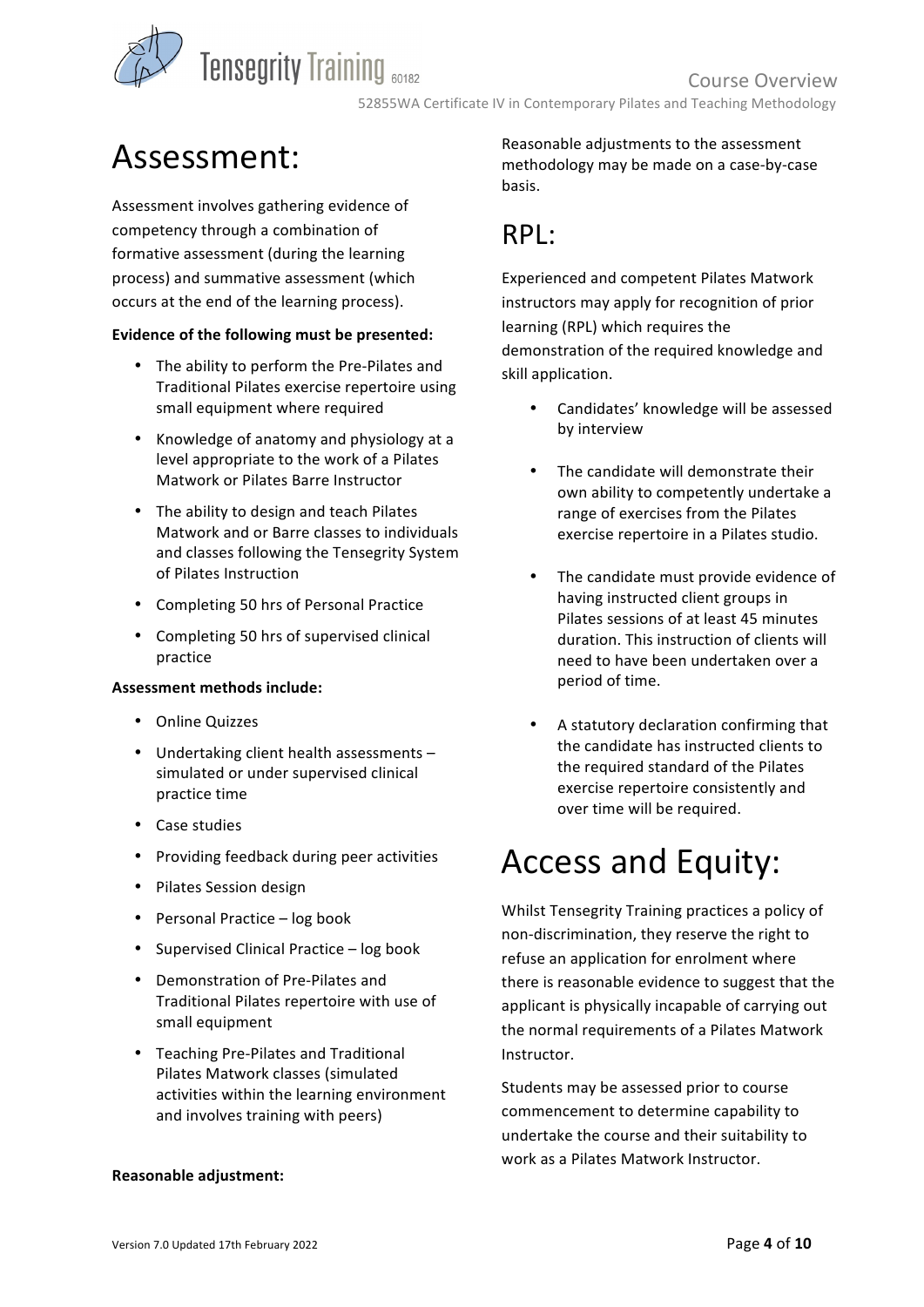

Tensegrity Training may at their discretion require an applicant to provide a Doctor's Certificate stating that they are physically capable of undertaking Pilates exercises contained in the course.

## Resources:

Internet access and computer are necessary.

Students will be provided with:

Access to a Pilates studio

Login password to Tensegrity Training's Learning Management System and Student Management System for online unit(s)

Electronic copies of learning and assessment materials, including:

- Course Materials Learning Manuals
- Pre-Pilates Workbook
- Traditional Workbook
- Assessment requirements
- Access to online learning resource Library

## Course Outcomes:

This course is intended to provide participants with the knowledge and skills to perform the tasks associated with Pilates instruction including: 

- Design, structure and independently teach contemporary Pilates Matwork classes using a selection of small apparatus to groups or individuals
- Work either as self employed or working within a Pilates, fitness or other Allied Health studio
- Teach classes in both Pilates studios and health or fitness centres where they may be responsible for teaching participants with varying experience for fitness or remedial purposes

Students are encouraged to discuss their needs in relation to undertaking their personal Pilates exercise schedule and clinical practice with their course provider and are required to seek feedback on their exercise performance.

Students must complete a total of 10 Units of Competency. 

At the successful completion of the course students will be awarded the 52855WA Certificate *IV in Contemporary Pilates and Teachin*g *Methodology* 

Students who do not complete all the requirements of the course within the specified timeframe (6 months from last workshop) will be issued with a Statement of Attainment for Units of Competency successfully completed.

## Prescribed Texts:

(To be accessed by the student at his or her own expense)

Joseph Pilates - Return to Life through *Contrology* and Your Health 1945 (reprinted 1998) Bainbridge Press ISBN 1-891696-15-7 (also available through Pilates Institute of Australasia)

Calais-Germain – Anatomy of Movement (reprinted 1999) Eastland Press Inc ISBN 0939616572

## Recommended References:

Staugaard-Jones - The Anatomy of Exercise *& Movement for the Study of Dance, Pilates, Sports, and Yoga*– North Atlantic Books, 2011 ISBN-13: 978-1583943519

Rael Isacowitz, Karen Clippinger -Pilates Anatomy Paperback – Human Kinetics 2011 ISBN-13: 978-0736083867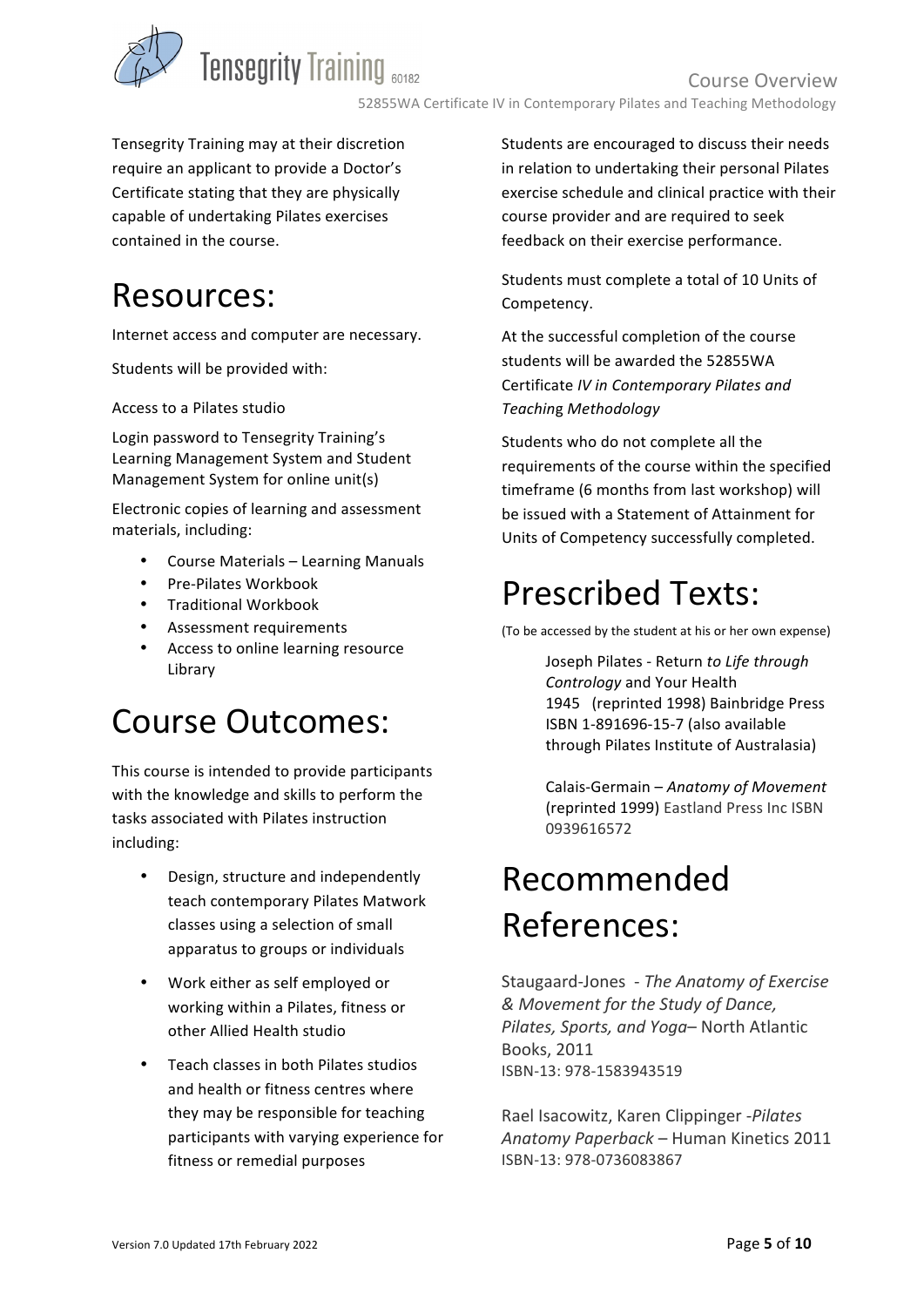

Prescribed Texts - Estimated cost \$60.00 Pilates Mat - Estimated cost \$50.00

**Students are required to purchase or have** access to the above items for use in their own **environment:**

## Skills Development:

The 52855WA Certificate IV in Contemporary Pilates and Teaching Methodology gives you the skills to:

- Design and teach specialised Contemporary Pilates Matwork classes
- Design and instruct personalised Contemporary Pilates Matwork sessions suitable for all body and postural types
- Include a variety of progressions into all of your sessions
- Utilise carefully selected tactile and kinaesthetic instructions as required
- Conduct postural assessment and Movement Analysis on clients
- Design sessions with a variety of Mat exercises using small equipment and stretch bands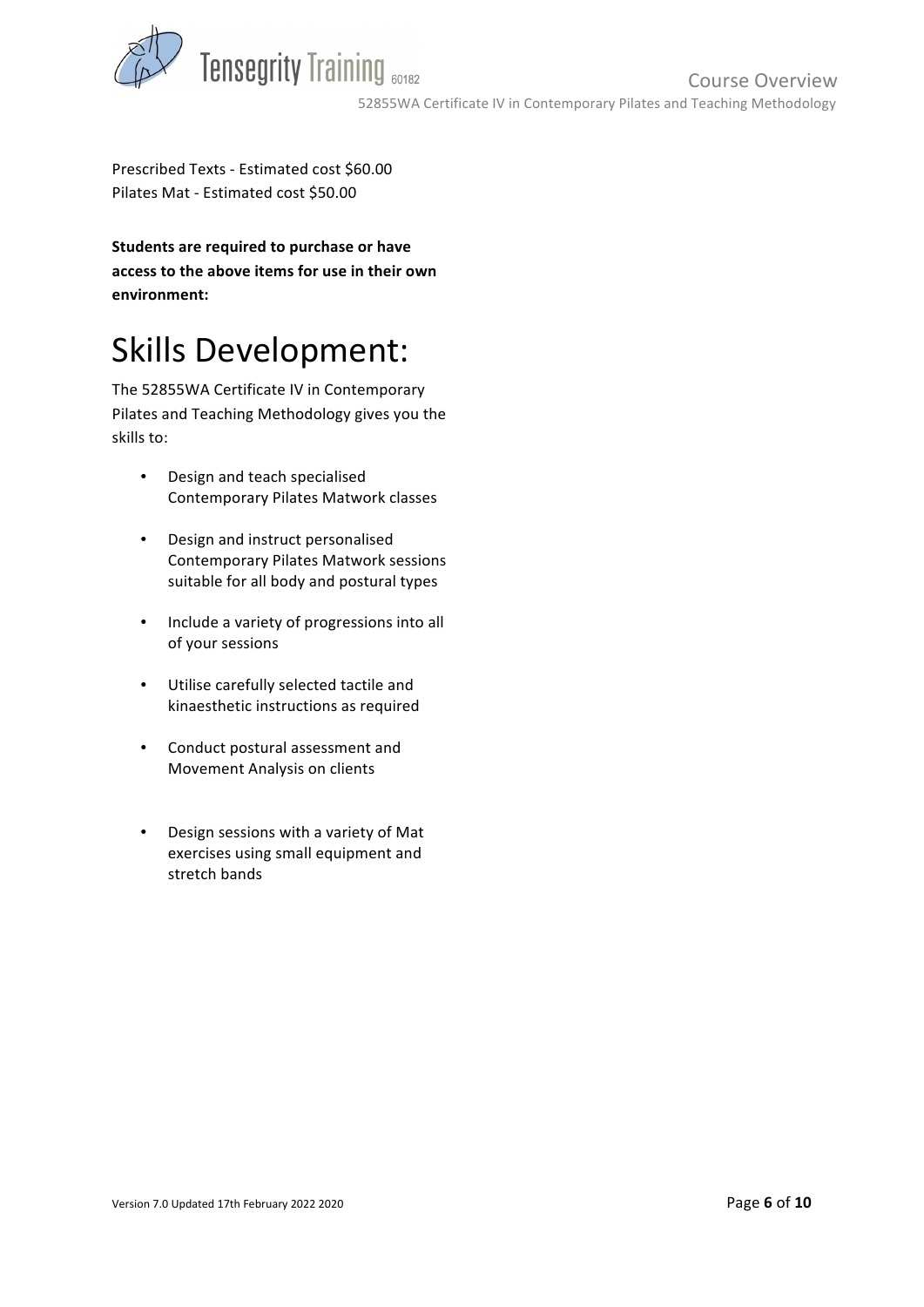

## Topic Delivery:

| <b>Learner Materials</b> | <b>Content</b>                                                                                                                          |
|--------------------------|-----------------------------------------------------------------------------------------------------------------------------------------|
| 401<br>Undertaken online | Anatomy and Physiology<br><b>WHS</b><br><b>History of Pilates</b>                                                                       |
| 402                      | <b>Pre-Pilates Repertoire</b><br><b>Teaching Methodology</b><br><b>Exercise Programming</b><br>Pathologies and Conditions<br>Stretching |
| 403                      | <b>Postural Assessment Guidelines</b>                                                                                                   |
| 404                      | <b>Movement Assessment</b><br>Lower Limb<br><b>Gait Analysis</b>                                                                        |
| 405                      | <b>Active Dynamic Pelvic Floor Training</b>                                                                                             |
| 406                      | <b>Traditional Pilates</b><br>Progressions and Modifications                                                                            |
| 407                      | <b>Teaching Methodology</b><br><b>Exercise Programming</b><br><b>Session Design</b><br>Choreographic Flow<br>Workplace Health & Safety  |
| 408                      | Tactile and Kinaesthetic Instructions                                                                                                   |
| 508                      | Small apparatus such as Balls as tools for assisting or<br>challenging clients                                                          |
| <b>BAR401</b>            | <b>Pilates Functional Movement</b>                                                                                                      |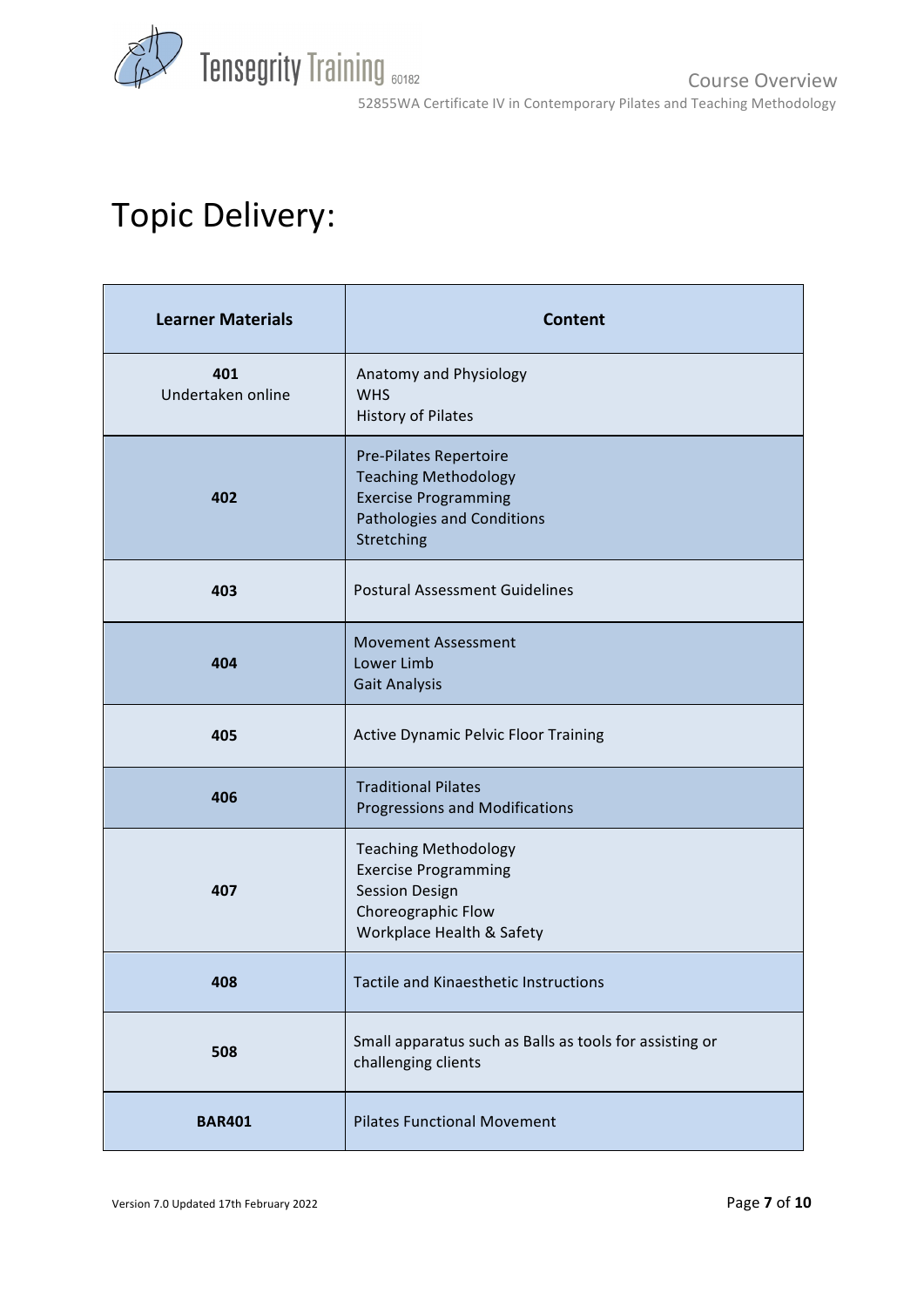

Course Overview

52855WA Certificate IV in Contemporary Pilates and Teaching Methodology

| <b>MAR401</b>                                                  | Manage and promote a Pilates business                                                                                                                                                                  |
|----------------------------------------------------------------|--------------------------------------------------------------------------------------------------------------------------------------------------------------------------------------------------------|
| <b>Pre-Pilates Workbook and</b><br><b>Traditional Workbook</b> | These Workbooks are used constantly throughout the delivery<br>of the course<br>Pre-Pilates Workbook has 31 Pre-Pilates exercises and the<br>Traditional Workbook has 27 Traditional Pilates exercises |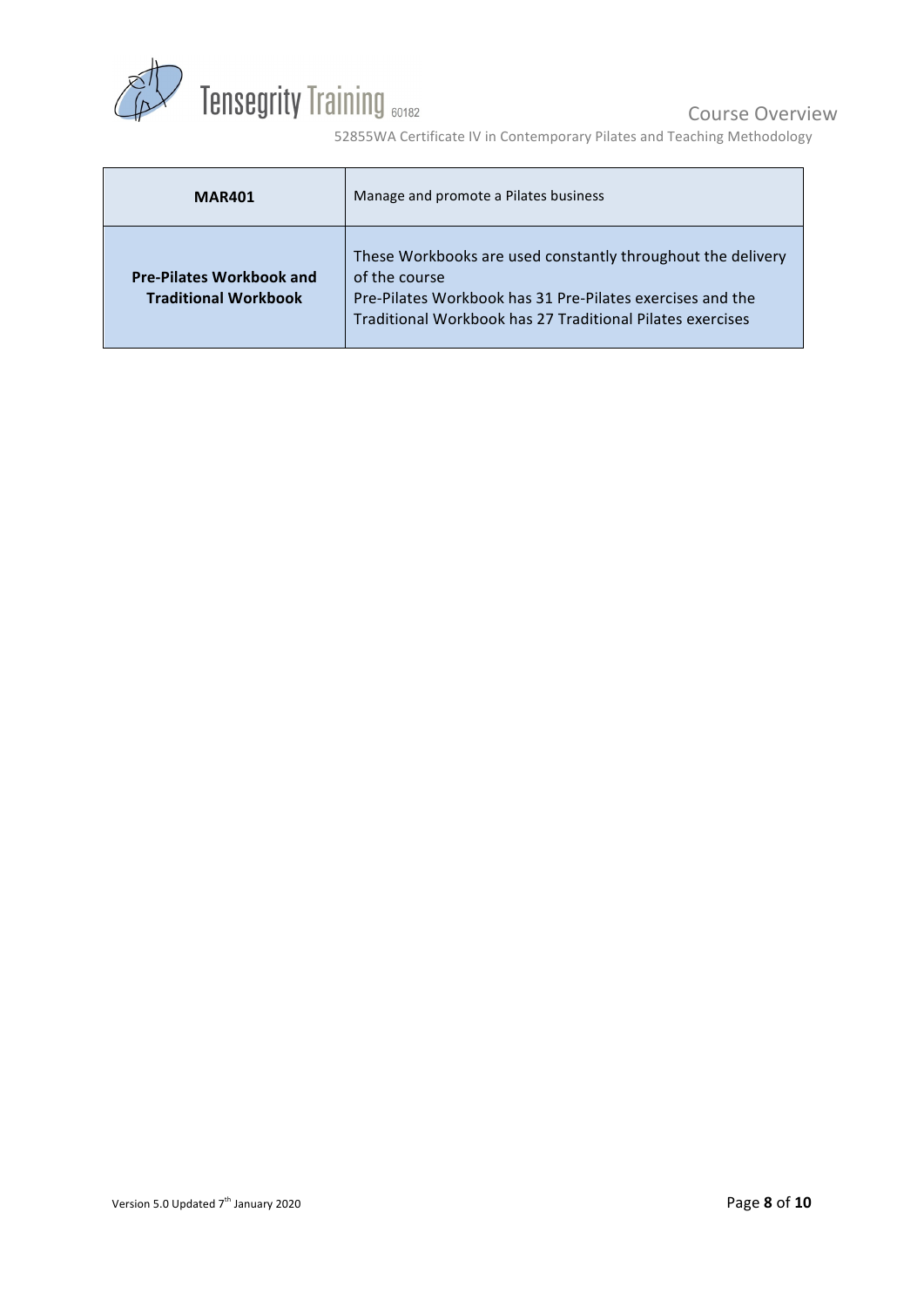

52855WA Certificate IV in Contemporary Pilates and Teaching Methodology

Course Overview 

## Contractual Agreement:

Tensegrity Training requires each student to read and agree to the terms and conditions of enrolment at the time of enrolling, which forms a legally binding agreement between Tensegrity Training Pty Ltd and the student. The agreement includes information on:

- Payment schedules, which must be adhered to
- 'Cooling off' period where required by law
- Our training courses are for dedicated and motivated students looking to become exceptional Pilates Instructors
- Please ensure that the course you are enrolling in is what you really want to undertake as we will not cancel this contractual agreement because you 'have changed your mind'
- Our Refund Policy is firmly adhered to and is clearly outlined in the Student Handbook and Student Agreement

## **Fnrolment Fee:**

A non-refundable enrolment fee of \$250 applies to each enrolment and is a separate additional fee to the course fee. 

Once you have completed the enrolment form and paid the non-refundable \$250 enrolment fee, course deposit and Learning Material fee you will receive a login to enable you to undertake the Tensegrity Training online learning section of the course.

## Cost of Course:

#### \$4,600

Individual Course Providers will have information regarding cost of the course. Each student will be required to pay an initial deposit and a Learning Materials fee to Tensegrity Training to secure a place in the course at the time of enrolment.

Scheduled payments are then made of the duration of the course. The payment plan is established by and made payable to your Course Provider.

#### Payment Plan:

Please contact your Course Provider to arrange payment after the initial deposit is paid.